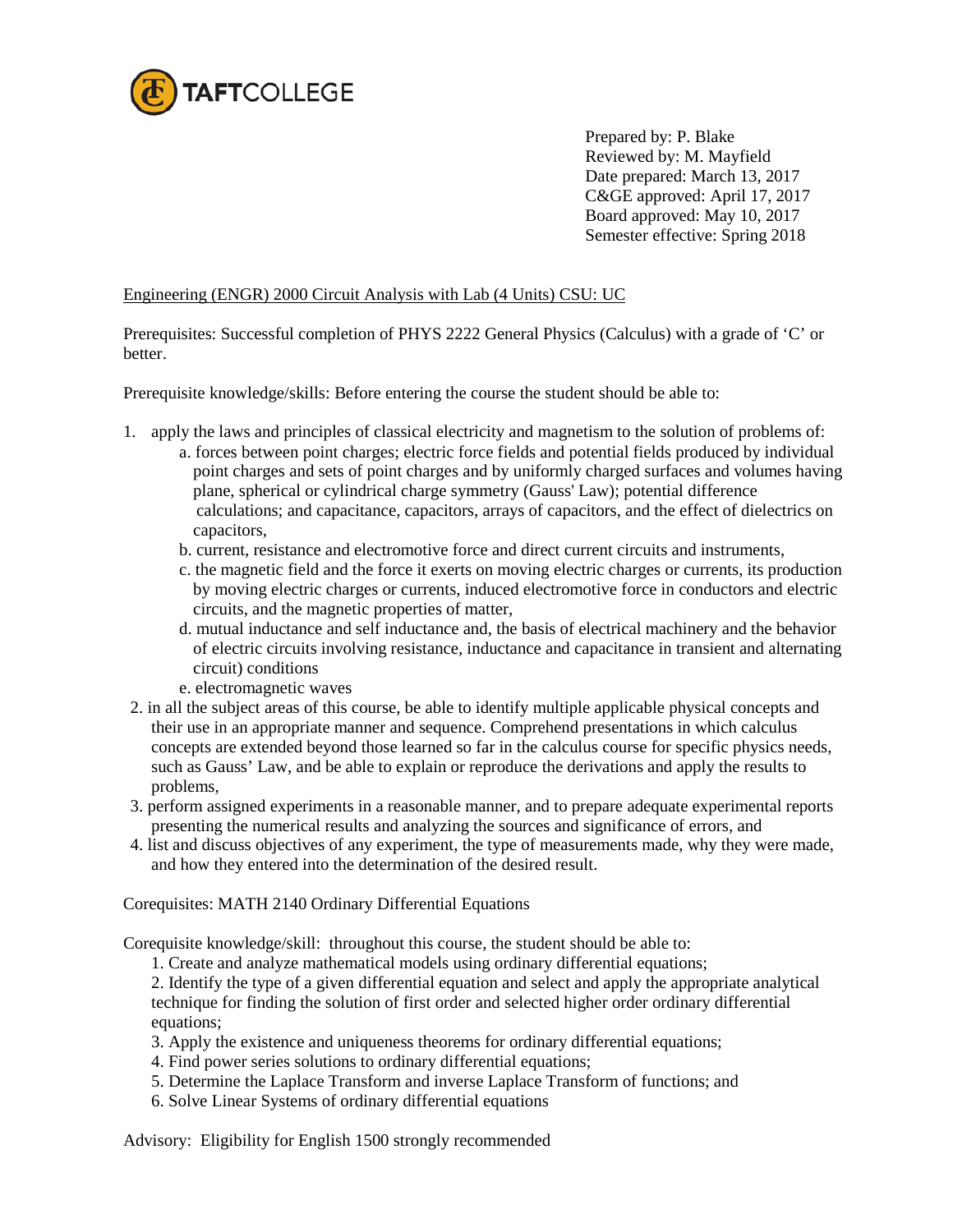

Total Hours: 48 hours lecture; 48 hour lab (96 hours total)

Catalog Description: An introduction to the analysis, construction and measurement of electrical circuits. Use of analytical and laboratory techniques based on the application of circuit laws and network theorems including Ohm's and Kirkoff's laws and Thevenin's and Norton's theorems. Analysis of Direct Current (DC) and Alternating Circuit (AC) circuits containing resistors, capacitors, inductors, dependent sources, operational amplifiers and/or switches using nodal and mesh analysis Natural and forced responses of first and second order Resistance/Inductance/Capacitance (RLC) circuits, the use of phasors, AC power calculations, power transfer and energy concepts. Basic use of electrical test and measurement instruments including multimeters, oscilloscopes, power supplies, and function generators. Interpretation of measured and simulated data based on principles of circuit analysis. Practical considerations such as component value tolerance and non-ideal aspects of laboratory instruments. Construction and measurement of basic operational amplifier circuits. Use of circuit simulation software. C-ID: ENGR 260 & 260L

Type of Class/Course: Transfer Degree Credit

Text: Alexander, Charles and Mathew Sadiku. *Fundamentals of Electric Circuit.* 6<sup>th</sup> ed. New York: McGraw, 2016. Print.

Boylestad, Robert L. *Laboratory Manual for Introductory Circuit Analysis.* 12<sup>th</sup> ed. Upper Saddle River: Pearson, 2010. Print.

Course Objectives:

By the end of the course a successful student will be able to:

- 1. Analyze DC circuits to find current, voltage, resistance, power, and/or energy,
- 2. Draw and label circuit diagrams and show thorough mathematical solutions,
- 3. Apply different circuit analysis techniques and demonstrate a process for selecting an appropriate technique for a given problem,
- 4. Solve circuits containing two or more Operational Amplifiers (Op Amps),
- 5. Find the transient response and complete response for Resistance/Capacitance (RC), Resistance/Capacitance (RL), and RLC circuits involving DC sources,
- 6. Solve AC circuits by using Phasors,
- 7. Calculate average and complex power for AC circuits,
- 8. Introduction of 3-phase power concepts,
- 9. Access and use the most basic functions of electrical test and measurement equipment including oscilloscopes, multimeters, function generators and power supplies,
- 10. Read circuit schematics and construct linear circuits using resistors, capacitors, inductors, and/or op amps,
- 11. Measure resistance, DC and AC voltages, current, and power, and experimentally verify the results for a variety of electrical circuits,
- 12. Test circuits, analyze data and compare measured performance to theory and simulation,
- 13. Use a circuit simulation program and other computer applications to predict or describe circuit behavior, and
- 14. Troubleshoot and repair simple electric circuits.

Course Scope and Content (Lecture):

Unit I Basic Concepts

- A. Voltage, Current, Power and Energy
- B. Ohms Law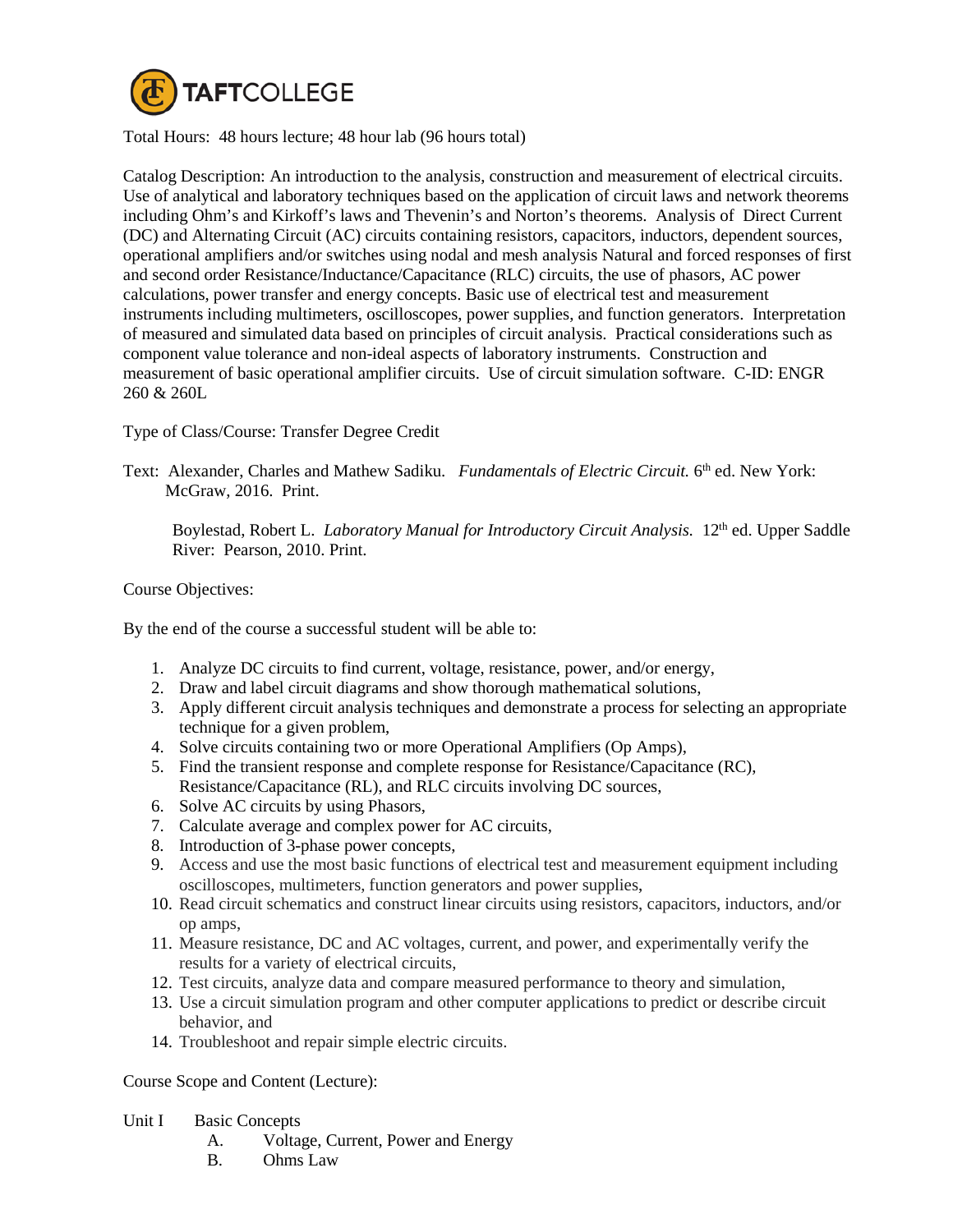

- C. Circuit elements (R, L, C, ideal operational amplifiers, ideal transformer)
- D. Independent and Dependent Sources
- E. Kirchhoff's Laws
- F. Series and Parallel Combinations of Elements
- G. Voltage Division and Current Division
- Unit II DC circuit analysis
	- A. Node Analysis
	- B. Mesh Analysis
- Unit III Circuit Analysis and Theorems
	- A. Linearity
	- B. Superposition
	- C. Source Transformations
	- D. Thevenin's Theorem
	- E. Norton's Theorem
- Unit IV Circuits Containing Operational Amplifiers
	- A. Ideal Op Amp model, with negative feedback condition
	- B. Inverting and Non-Inverting Configurations<br>C. Voltage Followers. Adders. Difference Amp
	- Voltage Followers, Adders, Difference Amplifiers
- Unit V First and Second-Order Circuits
	- A. Singularity Functions<br>B. RC and RL Source-Fr
	- RC and RL Source-Free Circuits
	- C. Constant and Non-Constant Forcing Functions
	- D. Initial and Final Values
	- E. Op-amp circuits for integration and differentiation
	- F. Measurement of signals in physical circuits
	- G. RLC circuits
	- H. Time-Domain Analysis
- Unit VI Sinusoidal Steady-State (SSS) Analysis
	- A. Sinusoids
	- B. Complex Numbers
	- C. Complex Exponential Representations of Sinusoids (Phasors)
	- D. Impedance and Admittance
	- E. Superposition, Thevenin and Norton Theorems
	- F. Analysis and Network Theorems for SSS
	- G. Frequency response
	- H. Bode plots
	- I. Resonance
	- J. Measurement of frequency response of physical circuits
- Unit VII Power Analysis
	- A. Instantaneous and Average Power
	- B. Power Factor and Power Factor correction
	- C. Complex Power
	- D. Maximum Power Transfer
	- E. 3 Phase Power Introduction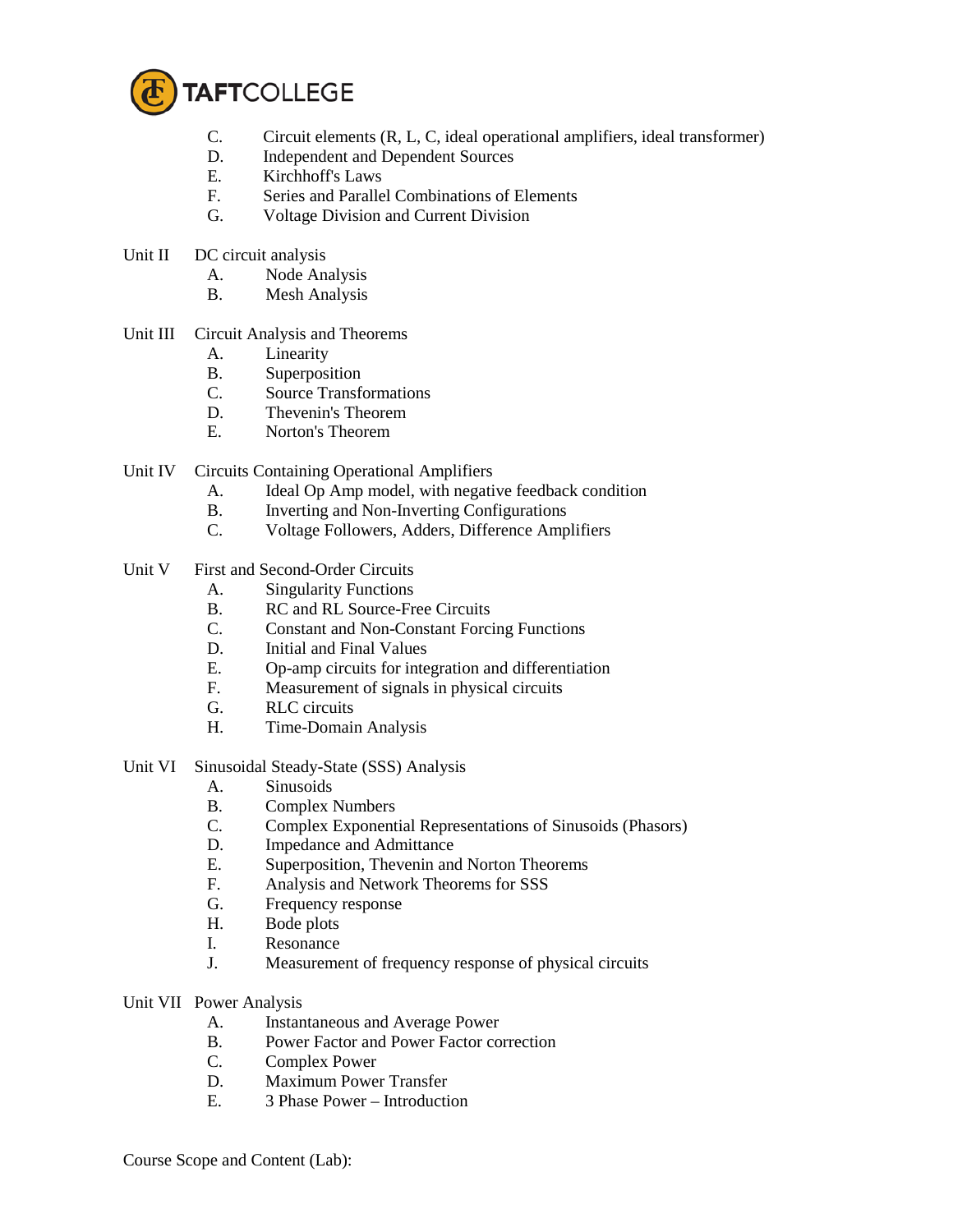

- Unit I Basic Concepts
	- A. Safety
	- B. Data Capture
	- C. Notebooks
- Unit II Equipment and Software
	- A. Oscilloscopes
	- B. Power Supplies
	- C. Multi-meters
	- D. Function Generators
	- E. P-Spice
- Unit III Circuit Construction Techniques
	- A. Breadboarding
	- B. Troubleshooting
- Unit IV Component identification
	- A. Labeling Standards
	- B. Manufacturing Nomenclature<br>C. Nominal and measured values
	- Nominal and measured values
	- D. Limitations on voltage, current, power dissipation
- Unit V Circuit Concepts
	- A. Kirchhoff's laws (KCL & KVL)
	- B. Ohm's Law
	- C. Voltage and Current Division
- Unit VI Advanced Circuit Concepts
	- A. Power dissipation;
	- B. Series and Parallel Circuits<br>C. Equivalent circuits
	- Equivalent circuits
	- D. Thevenin equivalent circuit
	- E. Superposition
- Unit VII Operational Amplifiers
	- A. Practical Voltage
	- B. Current Limits
	- C. Circuit Design
- Unit VIII Resistance/Inductance (RL), Resistance/Capacitance (RC), and Resistance/Inductance/Capacitance RLC circuits
	- A. Step Response
	- B. Frequency Response<br>C. Resonance
	- Resonance

Activities Required Outside of Class:

The students in this class will spend a minimum of 6 hours per week outside of the regular class time doing the following:

- 1. Studying assigned text, handout materials and class notes
- 2. Reviewing and preparing for quizzes, midterm and final exams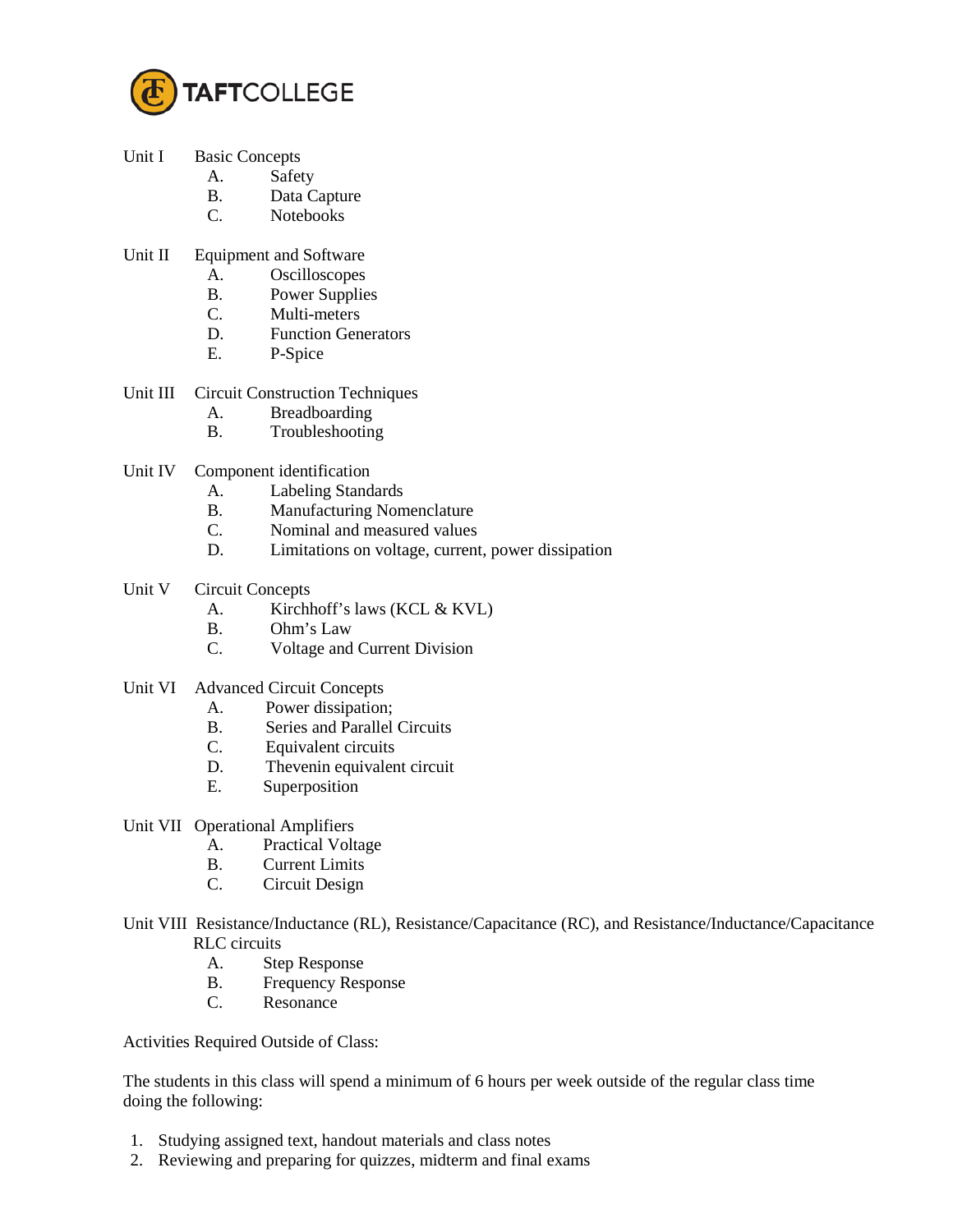

- 3. Completing individual and group homework assignments with clear calculations and engineering problem solving techniques.
- 4. Completing lab exercises, updating notebooks and writing lab reports showing clear calculations and engineering problem solving techniques.

Methods of Instruction:

- 1. Lecture, demonstrations and discussions
- 2. Individual homework assignments with emphasis on application of engineering problems solving methods.
- 3. Group projects with emphasis on design creativity, problem solving and teamwork
- 4. Guest Lecture(s)
- 5. Field Trip(s)
- 6. Completing lab exercises /practicals
- 7. Writing Lab reports

Methods of Evaluation:

- 1. Quizzes
- 2. Examinations
- 3. Participation
- 4. Individual assignments and group exercises
- 5. Case study analysis of design problem

Laboratory Category: Extensive Laboratory

Pre delivery criteria: All of the following criteria are met by this lab.

- 1. Curriculum development for each lab.
- 2. Published schedule of individual laboratory activities.
- 3. Published laboratory activity objectives.
- 4. Published methods of evaluation.
- 5. Supervision of equipment maintenance, laboratory setup, and acquisition of lab materials and supplies.

During laboratory activity of the laboratory: All of the following criteria are met by this lab.

- 1. Instructor is physically present in lab when students are performing lab activities.
- 2. Instructor is responsible for active facilitation of laboratory learning.
- 3. Instructor is responsible for active delivery of curriculum.
- 4. Instructor is required for safety and mentoring of lab activities.
- 5. Instructor is responsible for presentation of significant evaluation.

Post laboratory activity of the laboratory: All of the following criteria are met by this lab.

- 1. Instructor is responsible for personal evaluation of significant student outcomes (lab exercises, exams, practicals, notebooks, portfolios, etc.) that become a component of the student grade that cover the majority of lab exercises performed during the course.
- 2. Instructor is responsible for supervision of laboratory clean up of equipment and materials.

Supplemental Data: